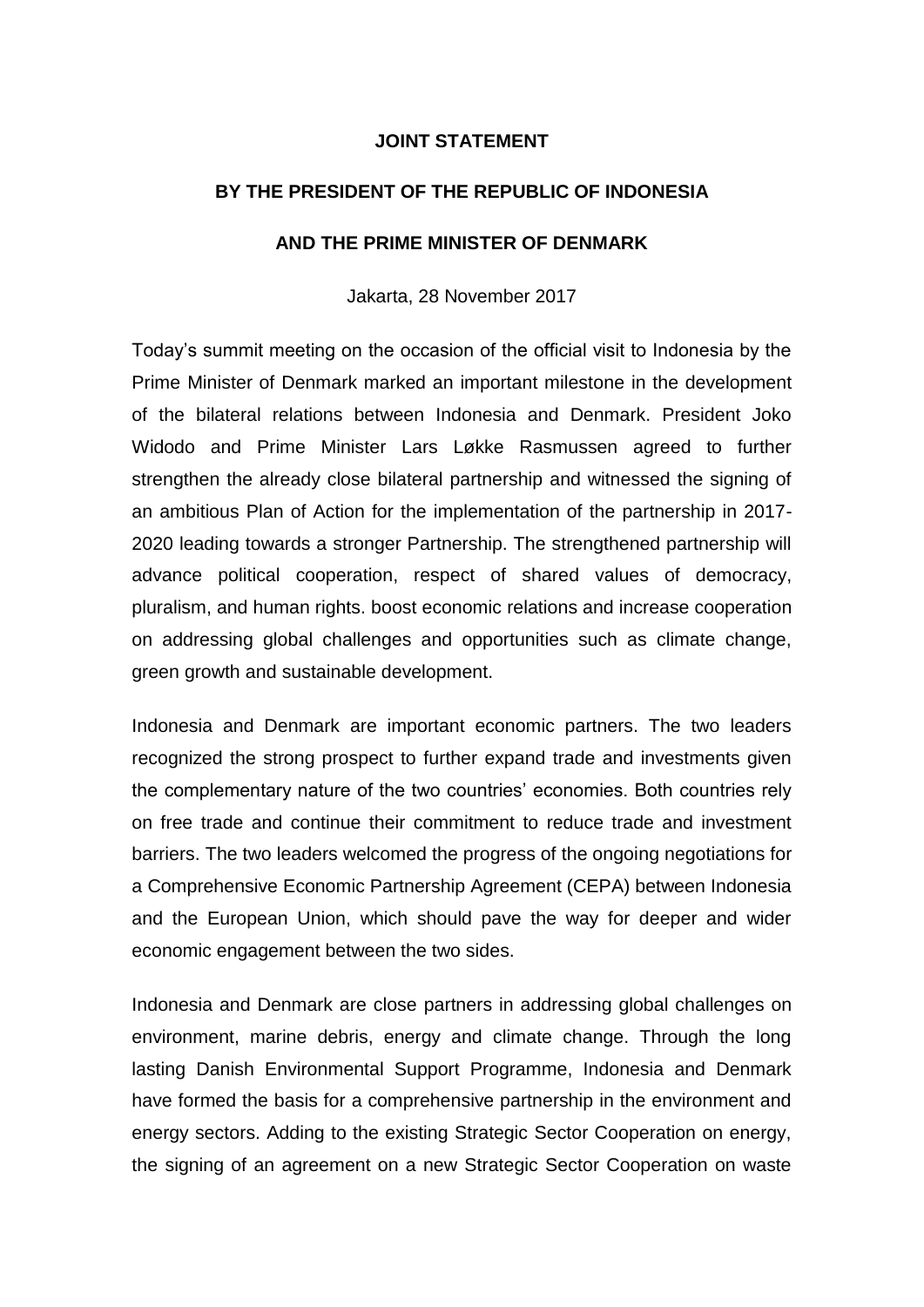and wastewater illustrated the shared commitment to addressing some of the common global challenges on the path towards green growth and sustainable development.

The two leaders recognised the importance of Public-Private-Partnerships in attaining the SDGs and pursuing green growth. Denmark and Indonesia will continue dialogue on the Global Green Growth agenda bilaterally and multilaterally, among other, Indonesia will constructively engage with the Partnering for Green Growth and the Global Goals (P4G) initiative, which was launched during the last session of UNGA and with a planned summit in Copenhagen, 28-29 November 2018. Both sides agreed on the importance of ensuring an ambitious implementation of the Paris Agreement with focus on increasing the level of climate action ambition over time.

Promoting tolerance through interfaith dialogue and cooperation is key for Indonesia and Denmark. The two leaders seek to enhance mutual respect and understanding among people through increased people-to-people engagements and cultural exchange.

President Joko Widodo and Prime Minister Løkke Rasmussen acknowledged the need for a peaceful and secure East Asia, including denuclearization on the Korean Peninsula.

Both countries are committed to continue cooperation in the fight against terrorism and radicalism as well as in the security field, both bilaterally and in the international sphere.

As proud maritime nations, the two leaders recognized each other's maritime visions and emphasised their continued commitment to maritime security, including promoting freedom of navigation and peaceful resolution of disputes in accordance with international law.

Denmark welcomes Indonesia's leadership in addressing the Rohingya crisis. Both countries are committed to work towards a peaceful solution to the crisis and will continue to contribute to international initiatives working to this end.